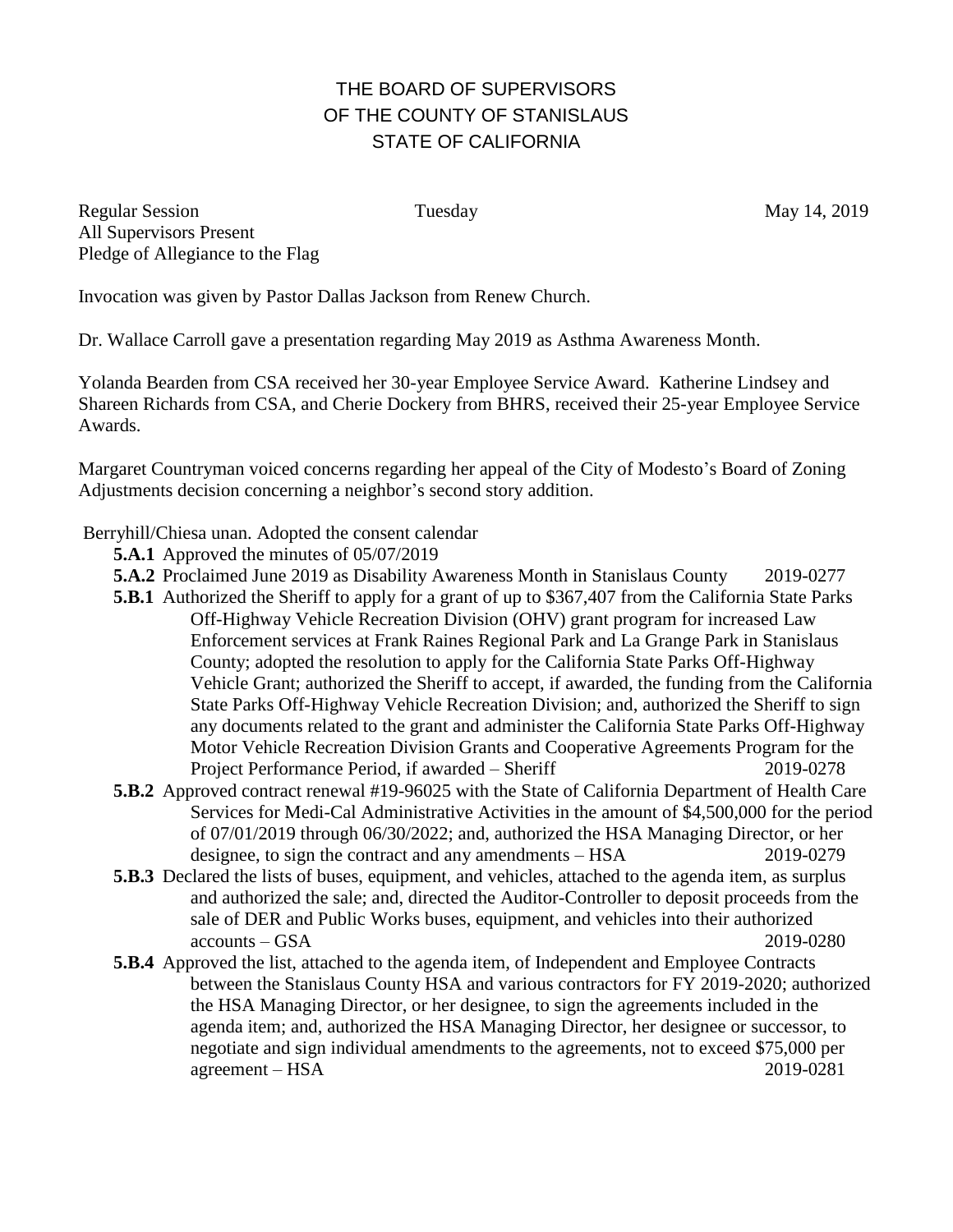- **5.B.5** Authorized the Assessor to accept a grant award in the amount of \$570,000 from the California Department of Finance State Supplementation for County Assessors' Program for FY 2018-2019, 2019-2020 and 2020-2021; authorized the Assessor to sign the grant award agreement, including any extensions or amendments; and, authorized the Auditor-Controller to increase appropriations and estimated revenue in accordance with the Budget Journal, attached to the agenda item – Assessor 2019-0282
- **5.B.6** Accepted the twentieth update in accordance with Public Contract Code Sections 20134 and 22050 for emergency remediation/repairs at  $10<sup>th</sup>$  Street Place, to repair water damage and restore essential government operations – CEO 2019-0283
- **5.B.7** Approved the fifth update on the Homeless Facility Plan and partnership between the County, the City of Modesto and The Salvation Army in accordance with the provisions of the Public Contract Code and related matters – CEO 2019-0284
- **5.C.1** Approved the Agreement for Acquisition of Property for the McHenry Avenue Widening Project, Grantor: Hudelson Co., APN: 074-001-001 (partial); authorized the Chairman to execute the Agreement for Acquisition of Property; and, authorized the Director of Public Works to take any appropriate action necessary to carry out the purpose and intent of these recommendations – PW 2019-0285
- **5.C.2** Approved the Amendment to Master Lease No. PRC 7183.9 with the California State Lands Commission (SLC) for the existing Crows Landing Road Bridge over the San Joaquin River; approved a new General Lease with the SLC for the future Crows Landing Road Bridge over the San Joaquin River; authorized the Director of Public Works to sign and execute the Master Lease Amendment and new General Lease with the SLC; and, adopted a resolution acknowledging and accepting the findings in the Public Access Feasibility Study for the future Crows Landing Road Bridge over the San Joaquin River – PW 2019-0286

Berryhill/Chiesa unan. **6.1** Conducted a public hearing to consider the Planning Commission's recommendation for Approval of Use Permit and Development Agreement Application No. PLN2018- 0162, Phenos Cooperative, Inc., located at 304 Motor City Court, between Detroit Lane and McHenry Avenue, in the Modesto area; finds that no further analysis under CEQA is required pursuant to CEQA Guidelines Section 15183 (Consistency with a General Plan, Community Plan or Zoning for which an EIR was prepared), on the basis of the whole record, including any comments received in response to the Environmental Review Referral; ordered the filing of a Notice of Determination with the Stanislaus County Clerk Recorder's Office pursuant to Public Resources Code Section 21152 and CEQA Guidelines Section 15075; finds that: a) the establishment, maintenance, and operation of the proposed use or building applied for is consistent with the General Plan and will not, under the circumstances of the particular case, be detrimental to the health, safety and general welfare of persons residing or working in the neighborhood of the use and that it will not be detrimental or injurious to property and improvements in the neighborhood or to the general welfare of the County; finds that the Development Agreement: a) is consistent with the General Plan and any applicable specific plan; b) is compatible with the uses authorized in, and the regulations prescribed for, the land use district in which the real property is or will be located; c) is in conformity with and will promote public convenience, general welfare and good land use practice; d) will not be detrimental to health, safety and general welfare; e) will not adversely affect the orderly development of property or the preservation of property values; f) will promote and encourage the orderly development of the proposed project by providing a greater degree of requisite certainty; approved Use Permit and Development Agreement Application No. PLN2018-0162 – Phenos Cooperative, Inc., subject to the conditions of approval, attached to the agenda item; authorized the Chairman to execute the Development Agreement, attached to the agenda item; and, introduced, waived the reading, and adopted ordinance C.S. 1238 for the approved Development Agreement – Planning ORD-56-I-1 2019-0287

2019-0288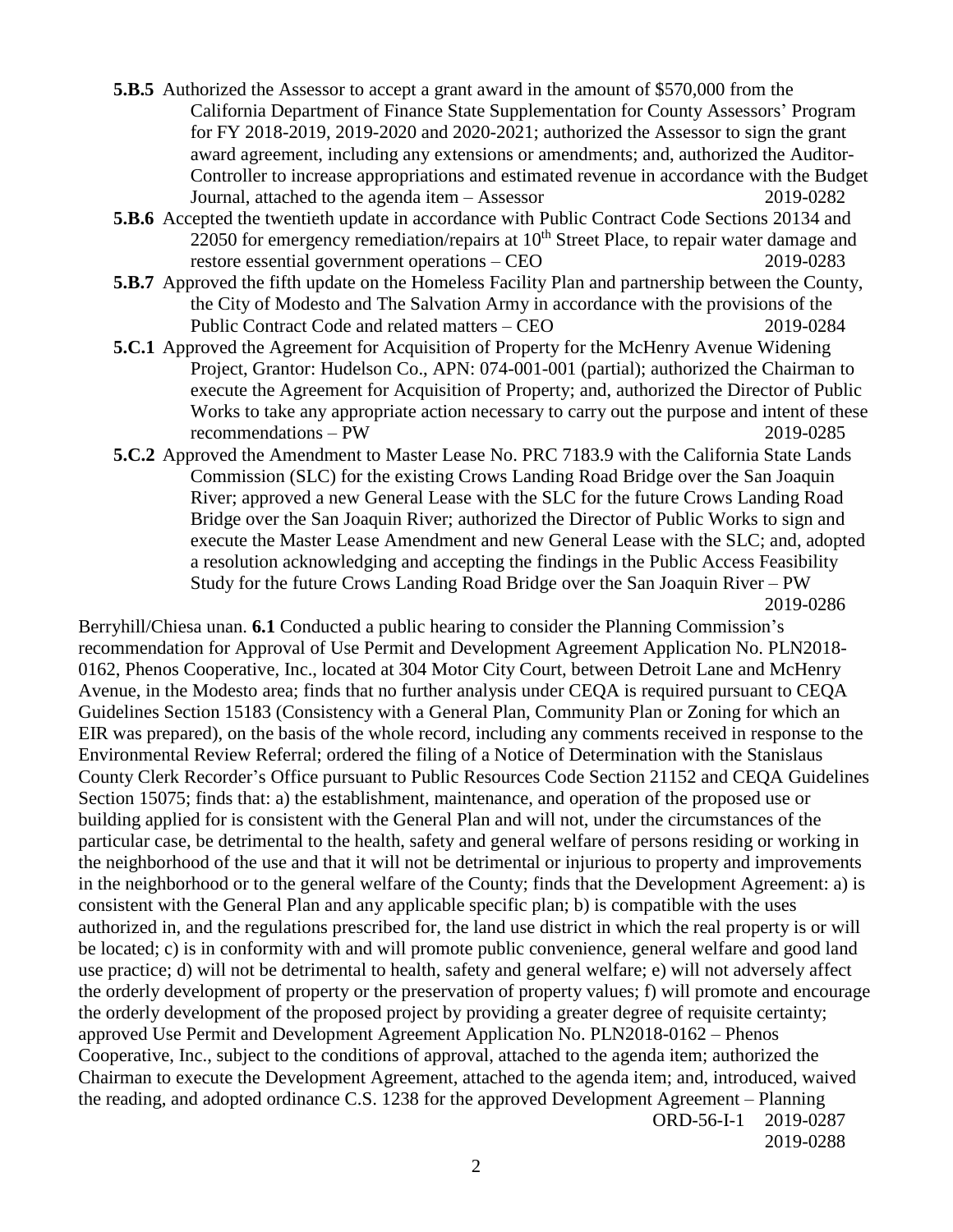Berryhill/Olsen unan. **7.1** Approved the agreement between the County of Stanislaus and Stanislaus Family Justice Center to provide Site Administration and Facility Operating Costs; and, authorized the CEO, or his designee, to sign the agreement included in the agenda item, and any subsequent amendments, not to exceed  $$707,118$  for the period of  $05/14/2019$  through  $06/30/2020 - CEO$ 2019-0289

Olsen/Chiesa unan. **7.2** Authorized the Agricultural Commissioner to enter into and sign a cooperative agreement with the California Department of Food and Agriculture to conduct compliance inspections of cannabis cultivators, nurseries and processors – Ag Commissioner 2019-0290

Olsen/Berryhill unan. **Authorization for an Item Too Late For Agenda A** – Pursuant to Government Code section 54952.2(b)(2), the Board finds that: there is a need to take immediate action to provide a letter of support to the California Water Boards to allow the permanent use of bottled water as a means of providing safe drinking water for small regulated public water systems due to the extreme financial hardship encountered when facing the requirement to install costly water treatment systems; the need for action came to the attention of the County on Friday, 05/10/2019, after the Board agenda was already prepared to be posted; and, approved adding an item too late for agenda and place the item on this agenda titled "Approval to Provide a Letter of Support to the California Water Boards for the Permanent Use of Bottled Water as a Means of Providing Safe Drinking Water for Small Regulated Public Water Systems" – CEO 2019-0291

Olsen/DeMartini unan. **Item Too Late For Agenda B** – Directed staff to prepare and send a letter of support to the California Water Boards for the permanent use of bottled water as a means of providing safe drinking water for small regulated public water systems – CEO 2019-0292

**Corr 1** Referred to OES, Planning, and PW, a letter from the Federal Emergency Management Agency regarding the draft Flood Insurance Rate Map database for the San Joaquin-Tuolumne-Dry Creek flood risk project.

**Corr 2** Acknowledged receipt of claims and referred to the CEO-Risk Management Division the following claims: Kevin Joseph Birmingham.

CEO Hayes gave an update regarding the Governor's May Revised Budget. He reported that the Governor's office backed off from an earlier proposal that would have diverted funds from local public health agencies. There are no changes to the augmentation for child support funding, which was included in the January Proposed Budget. Staff will continue to review the May Revised Budget, and will pay attention to any impacts to IHSS, homeless programs, and housing.

Prior to adjourning into Closed Session an opportunity was given to the public to address matters listed under Closed Session.

Adjourned to closed session at 10:50 a.m.

**12.1** Conference with Legal Counsel - Anticipated Litigation: Pursuant to Government Code Section 54956.9 (d)(4). One case.